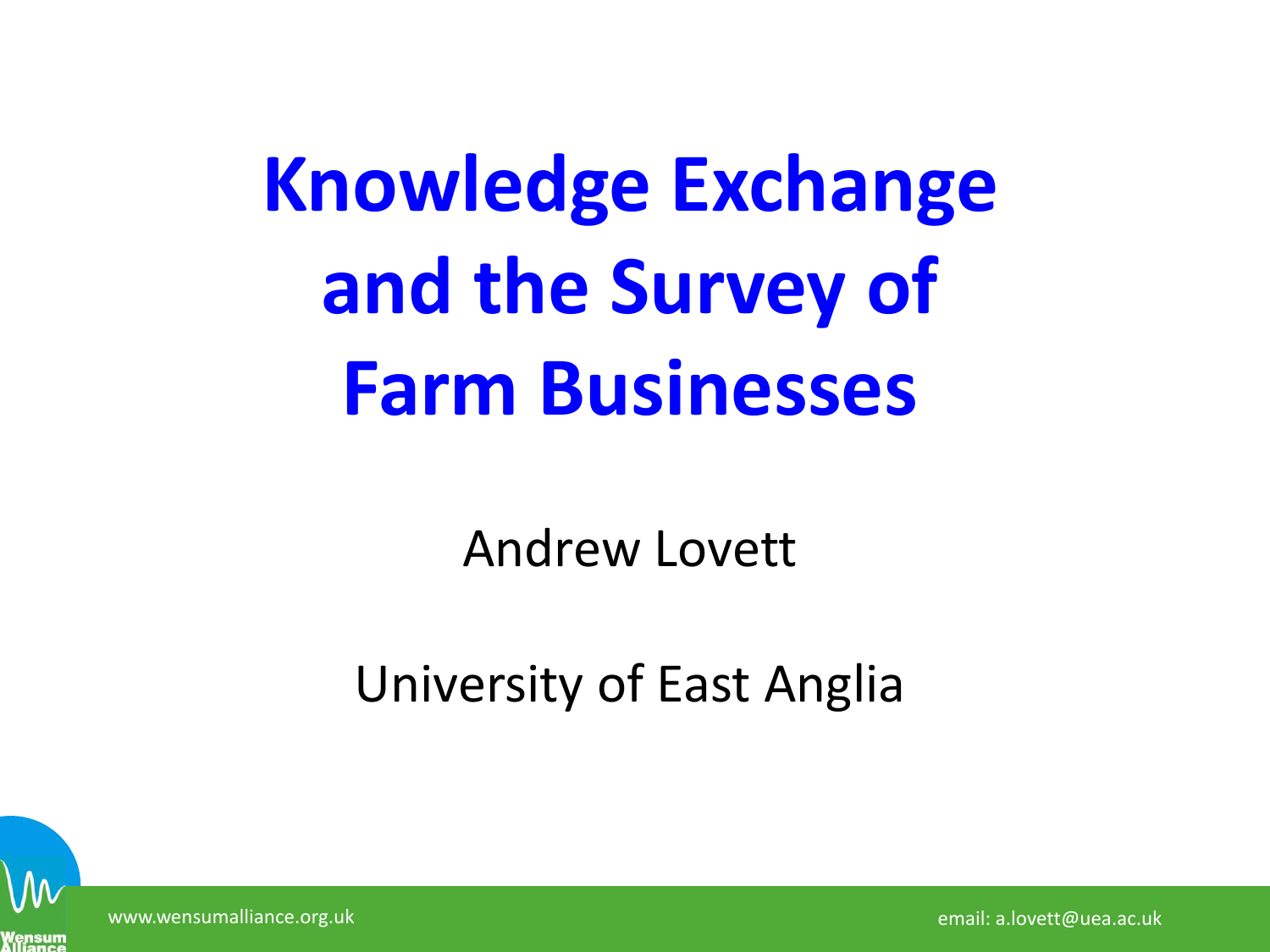#### **Wensum DTC – Knowledge Exchange Events**



**07 JUN 11: Visit by Danish agronomists and farmers**

**22 JUN 11: Wakelyns Farm Open Day, Fressingfield, Suffolk**

**22 JUN 11: National Agronomy Centre 'Research into Practice' Open Day**

**24 NOV 11: Meeting for NFU members at Salle**

**15 MAR 12: UEA-Easton College Centre for Contemporary Agriculture Open Day**

**19 MAY 12: Wild about the Wensum, Pensthorpe**

**21 JUNE 12: TAG Open Day, Morley**



**08 JUN 11: Frontier Agriculture Farm Open Day, Gressenhall**



**13 JUL 11: DEFRA / Environment Agency Visit**

**09 SEP 11: Wensum DTC Student Research Day**



**22 MAR 12: World Water Day Festival in The Forum, Norwich**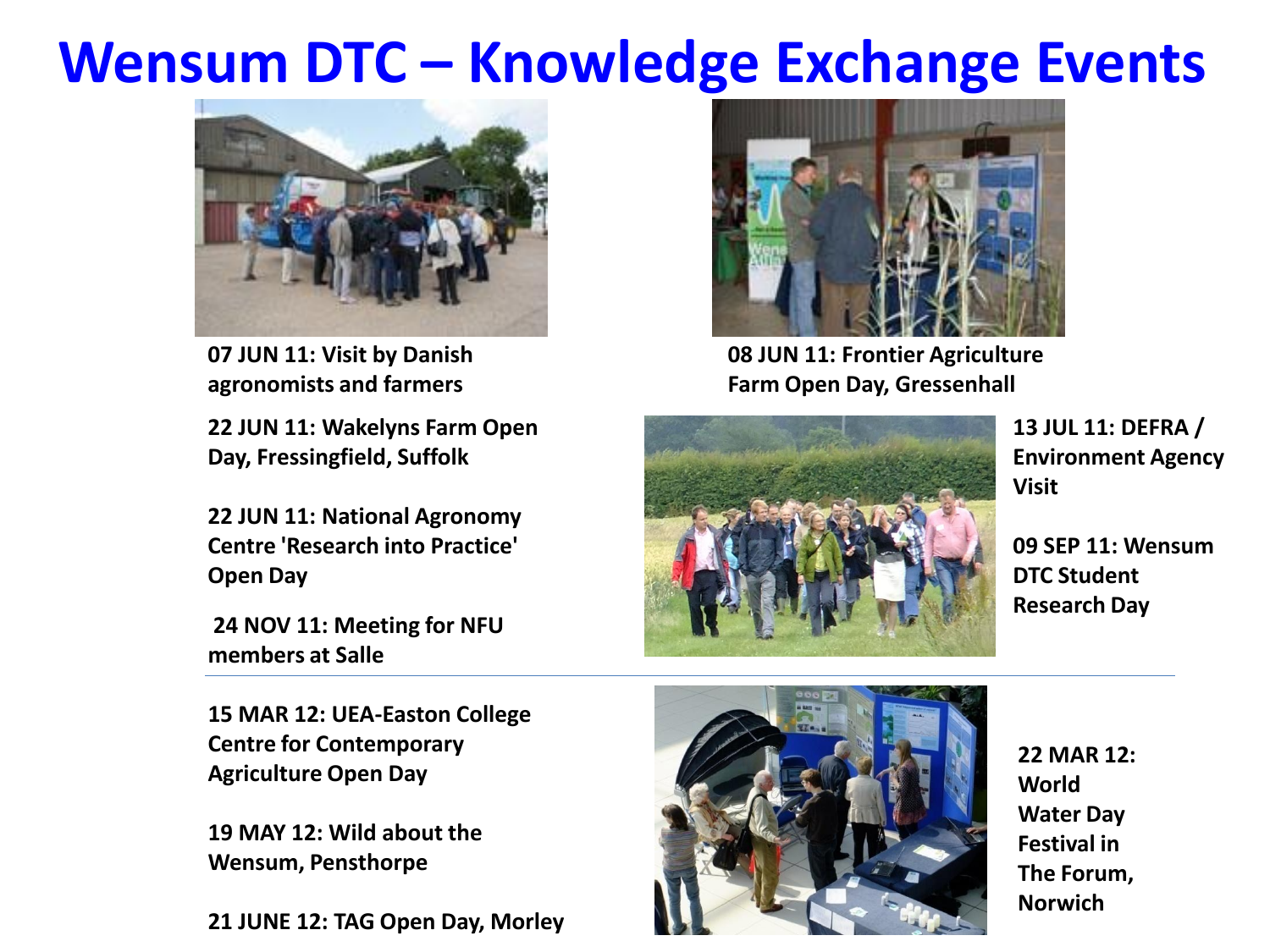### **Farmer-led Monitoring**

#### **Finding volunteers**

• Three farmers at the Wensum DTC meeting for NFU members on 24<sup>th</sup> November signed up to take part in our farmer-led monitoring programme

#### **Farm visits**

- Farmers were visited during March and given nitrate test strips and log books
- Four field drains on each farm were selected to capture drainage from different crop types



#### **Monitoring**

• Monitoring of field drains has taken place at regular intervals. The test strips have limited sensitivity, but can identify variations between crops.

#### **Further investigation**

• We plan to repeat the exercise in autumn 2012 with potentially more sophisticated monitoring equipment, such as hand-held colorimeters.

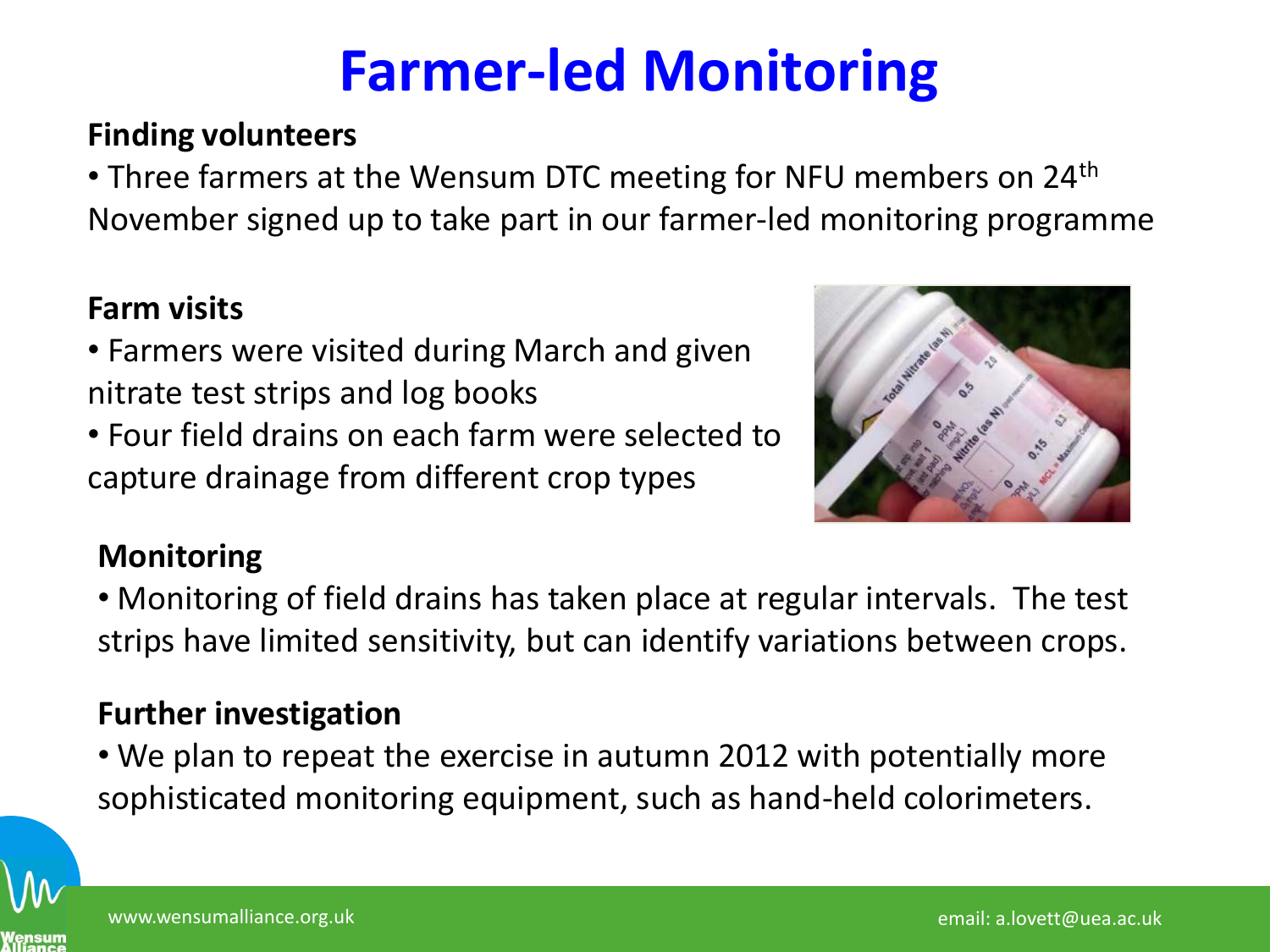## **Baseline Farm Business Survey**

Face-to face interviews have been conducted in each DTC catchment to obtain details including:

- Business characteristics
- Livestock holdings, cropping, machinery
- Manure and slurry management
- Involvement in agri-environmental schemes
- Adoption of diffuse pollution mitigation measures
- Current farming challenges and future objectives





**Hampshire Avon** 



**River Tamar** Associate Partner





 $\frac{1}{4045}$ 

An Inventory of Mitigation Methods and Guide to their Effects on Diffuse Water Pollution, Greenhouse Gas Emissions and Ammonia Emissions from Agriculture

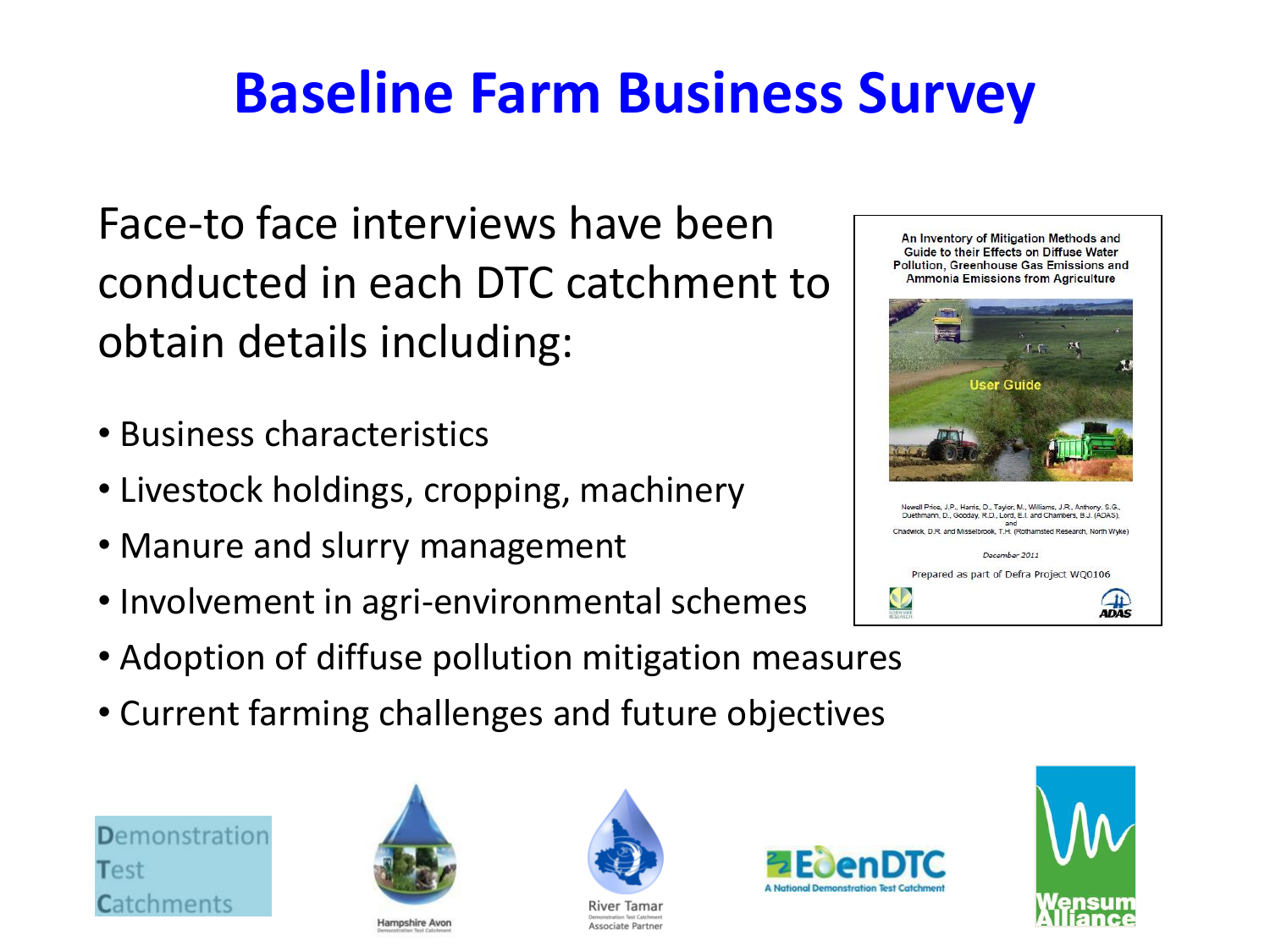#### **Wensum Farm Survey**



Thirty one farms surveyed in January-March 2012. Data now being analysed.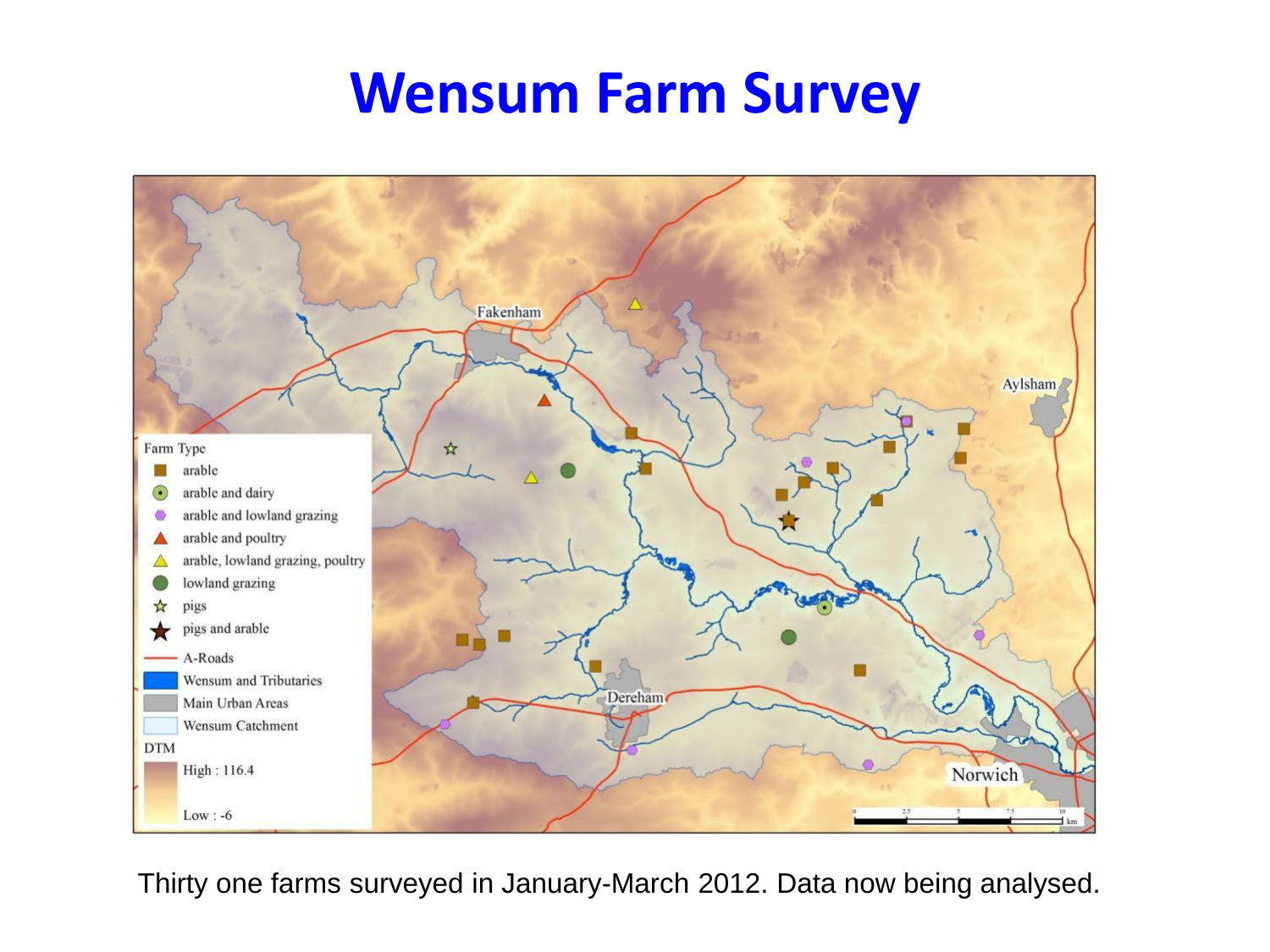Question: How important would you regard the following as sources of sediment or chemical pollutants in streams and rivers near your farm?



 $5$  = very important,  $1$  = of little importance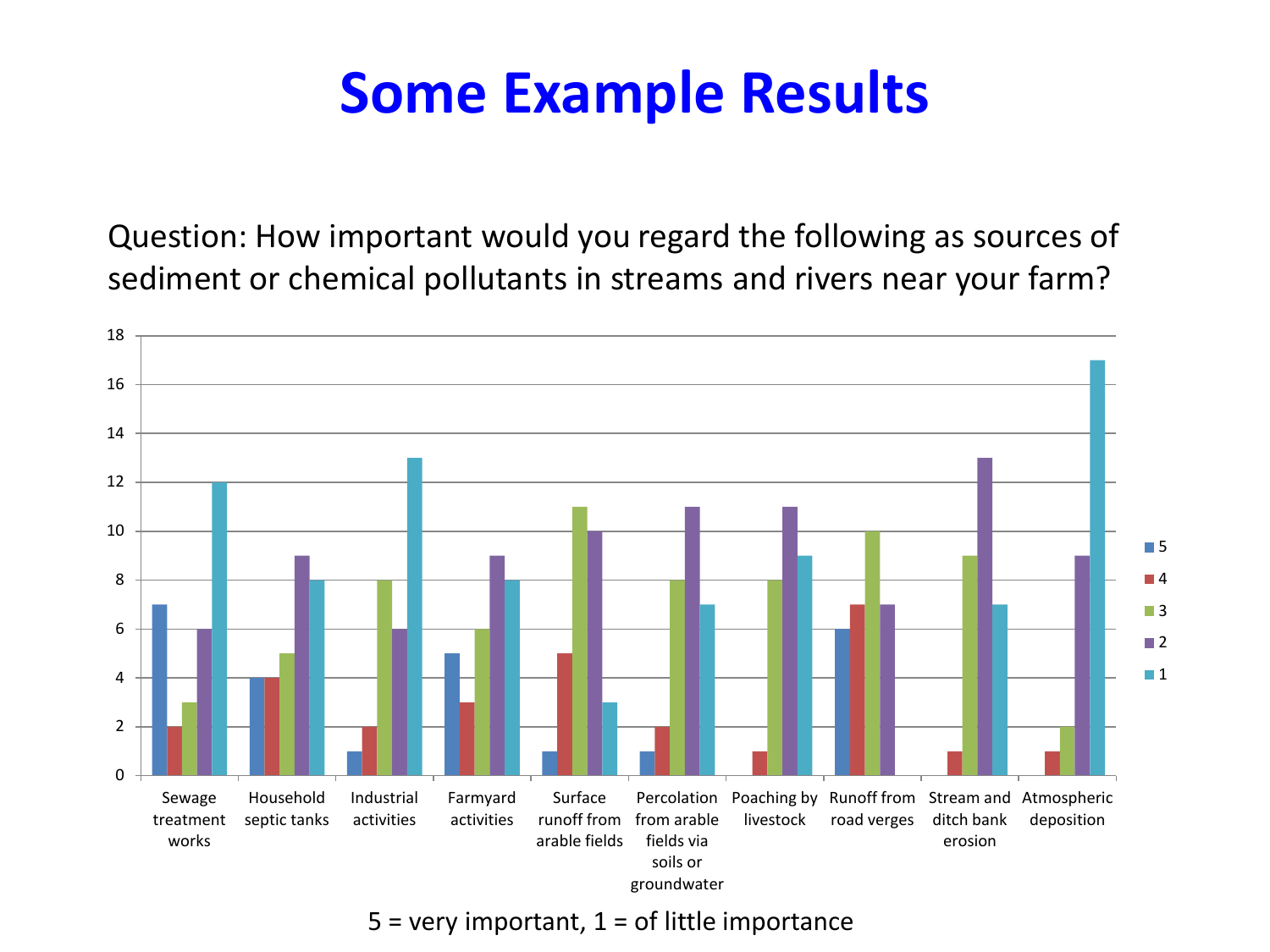Question: Do you use any of these soil management options to help mitigate diffuse pollution and would you use them in the future?

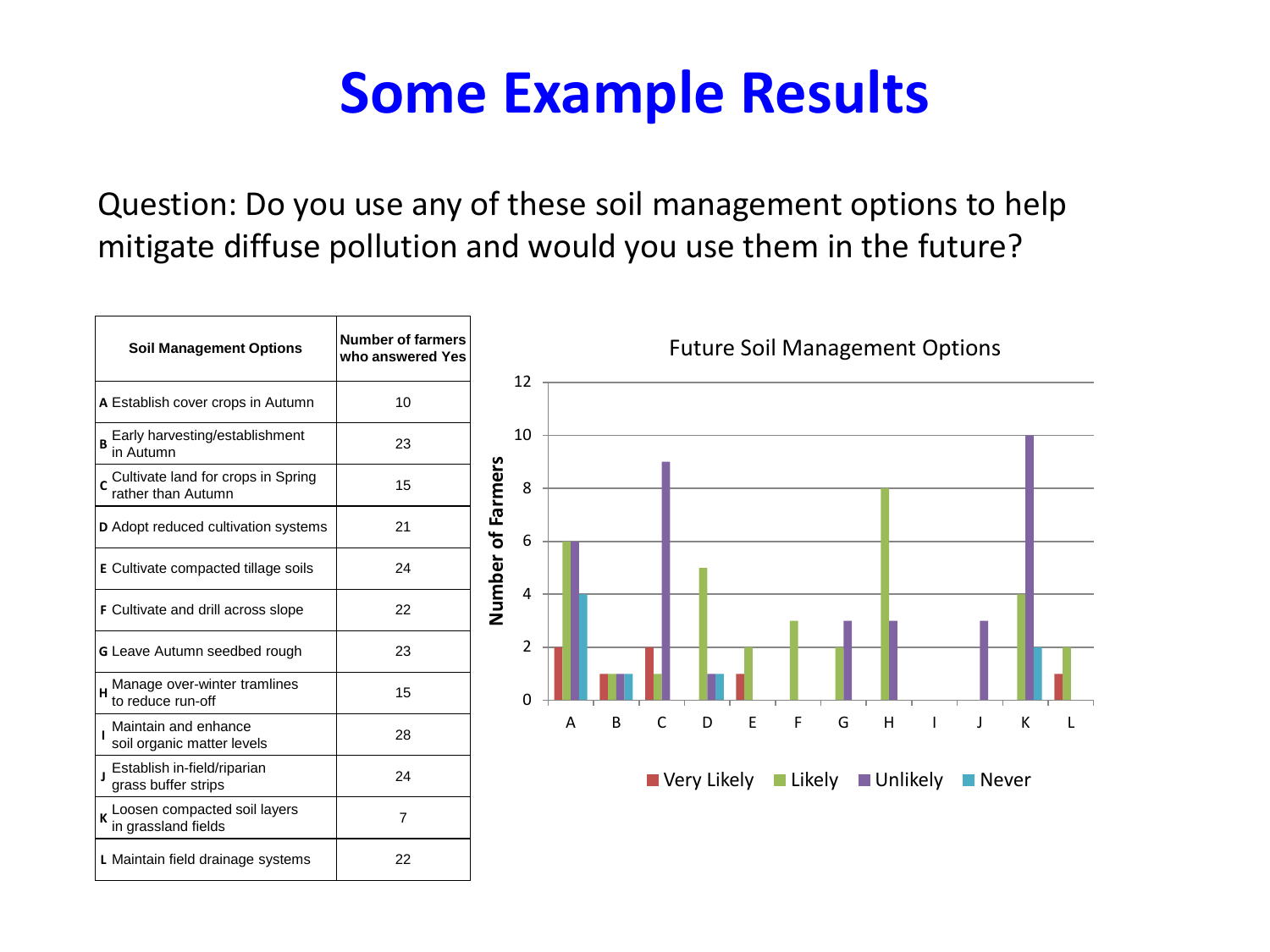#### Question: How important would you regard the following longer term objectives for your farming business?

| Objective                                                       | 5  | 4  | 3              | $\overline{2}$ | 1              | $\mathbf 0$  | Average |
|-----------------------------------------------------------------|----|----|----------------|----------------|----------------|--------------|---------|
| To produce more food                                            | 15 | 6  | 4              | 5              | $\mathbf{1}$   | $\mathbf 0$  | 3.94    |
| To be a good steward of the<br>land                             | 24 | 6  | 1              | $\mathbf 0$    | $\mathbf 0$    | $\mathbf 0$  | 4.74    |
| To increase profitability                                       | 25 | 5  | 1              | $\mathbf 0$    | $\mathbf 0$    | $\mathbf 0$  | 4.77    |
| To improve soil quality                                         | 25 | 5  | 1              | $\mathbf 0$    | $\mathbf 0$    | $\mathbf 0$  | 4.77    |
| To hand on a viable<br>business to the next<br>generation       | 24 | 6  | 1              | 0              | 0              | 0            | 4.74    |
| To increase wildlife on the<br>farm                             | 18 | 6  | $\overline{7}$ | $\mathbf 0$    | $\Omega$       | $\Omega$     | 4.35    |
| To improve water quality in<br>local streams and rivers         | 16 | 11 | 3              | $\mathbf{1}$   | $\mathbf 0$    | $\mathbf 0$  | 4.35    |
| To reduce the impact of<br>farm activities on global<br>warming | 8  | 10 | 8              | $\mathbf{1}$   | 3              | $\mathbf{1}$ | 3.52    |
| To upgrade the farm<br>buildings and equipment                  | 12 | 12 | 2              | 3              | $\overline{2}$ | $\mathbf 0$  | 3.94    |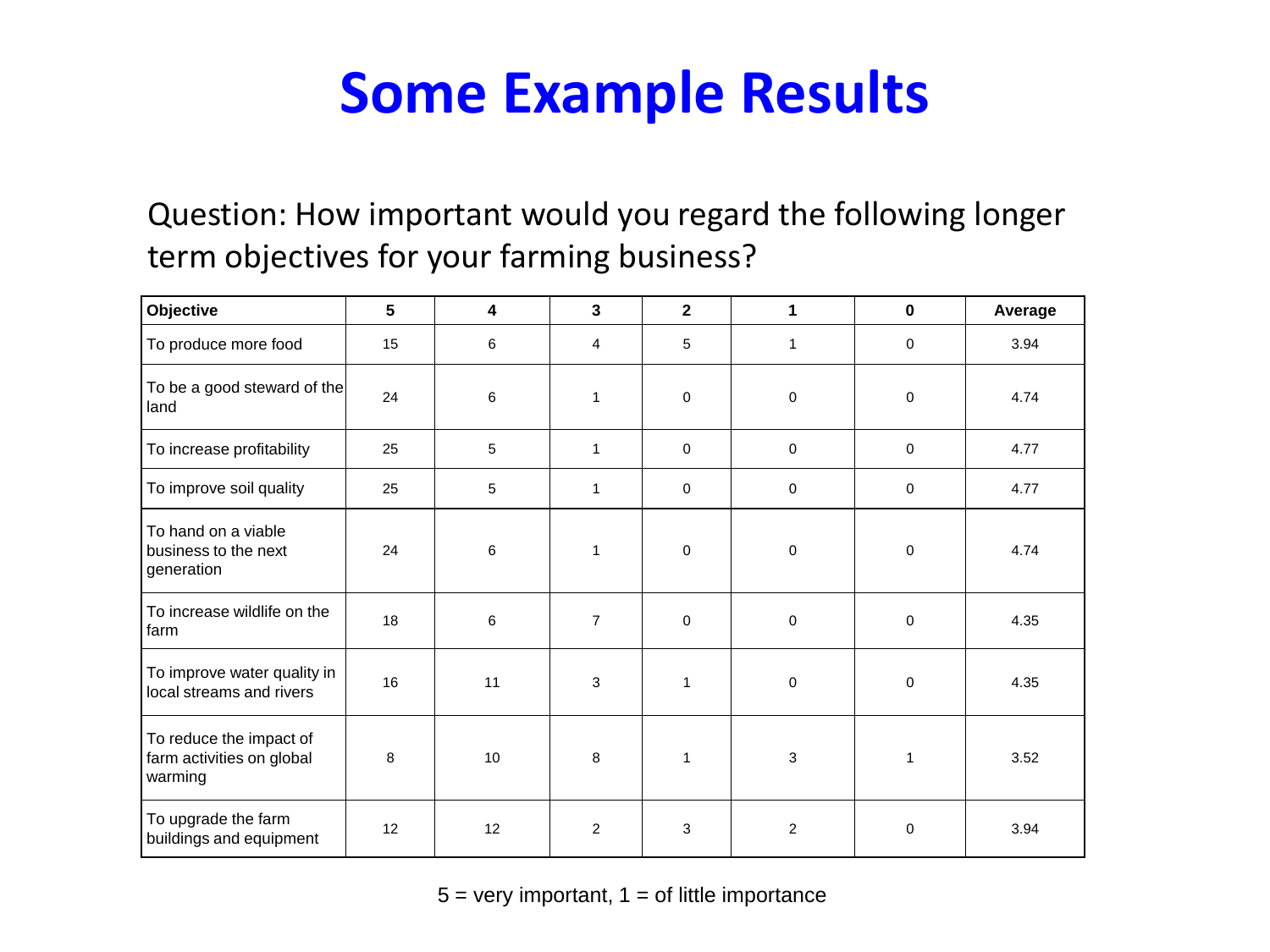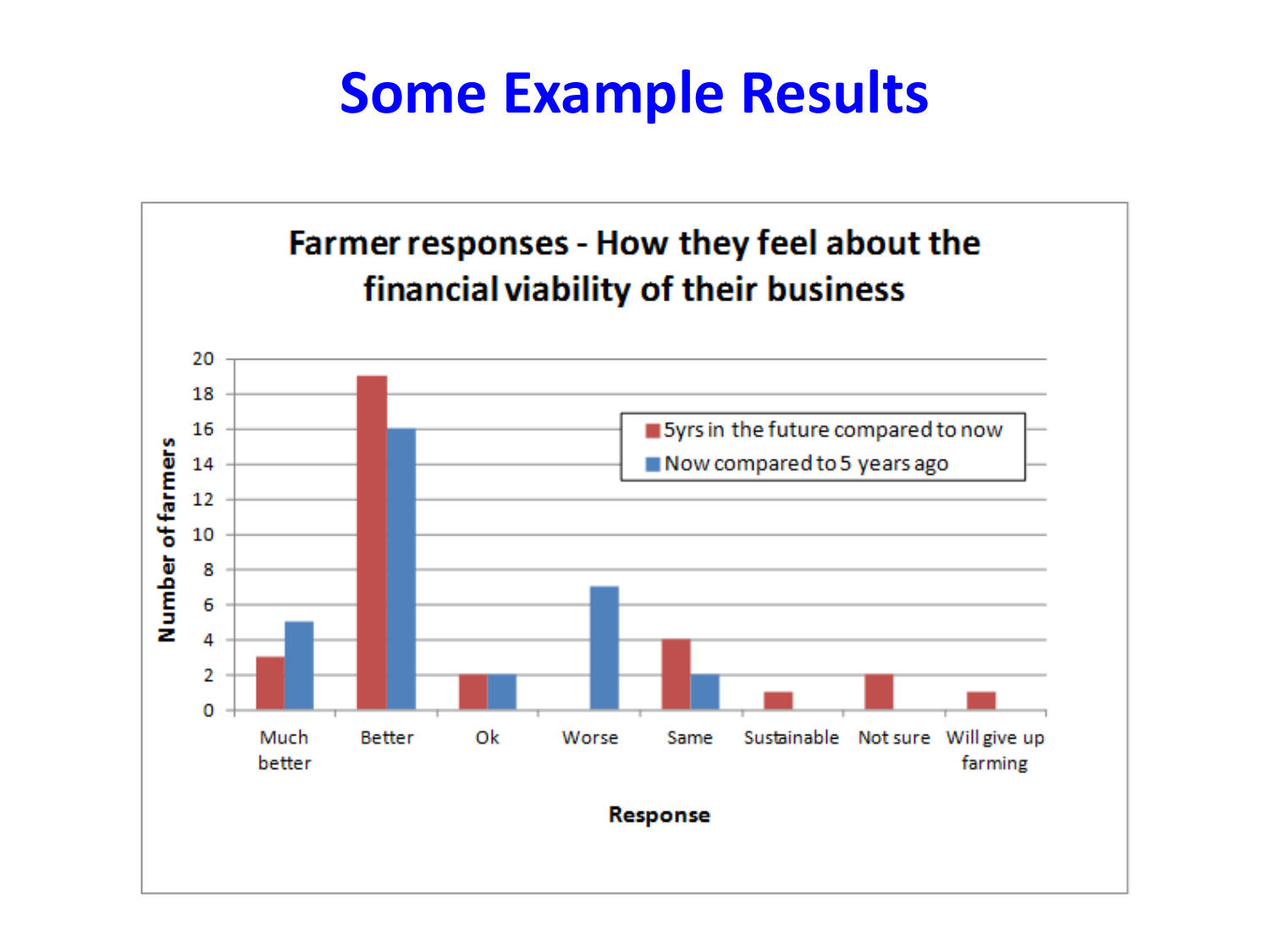### **Cost-Effectiveness of Measures**

The *Farmscoper* software provides a tool box for farm scale calculation of pollutant losses and cost effective design of mitigation combinations.

The software has been used with data from local farms. The initial results highlight that expensive measures may be need to achieve large reductions.



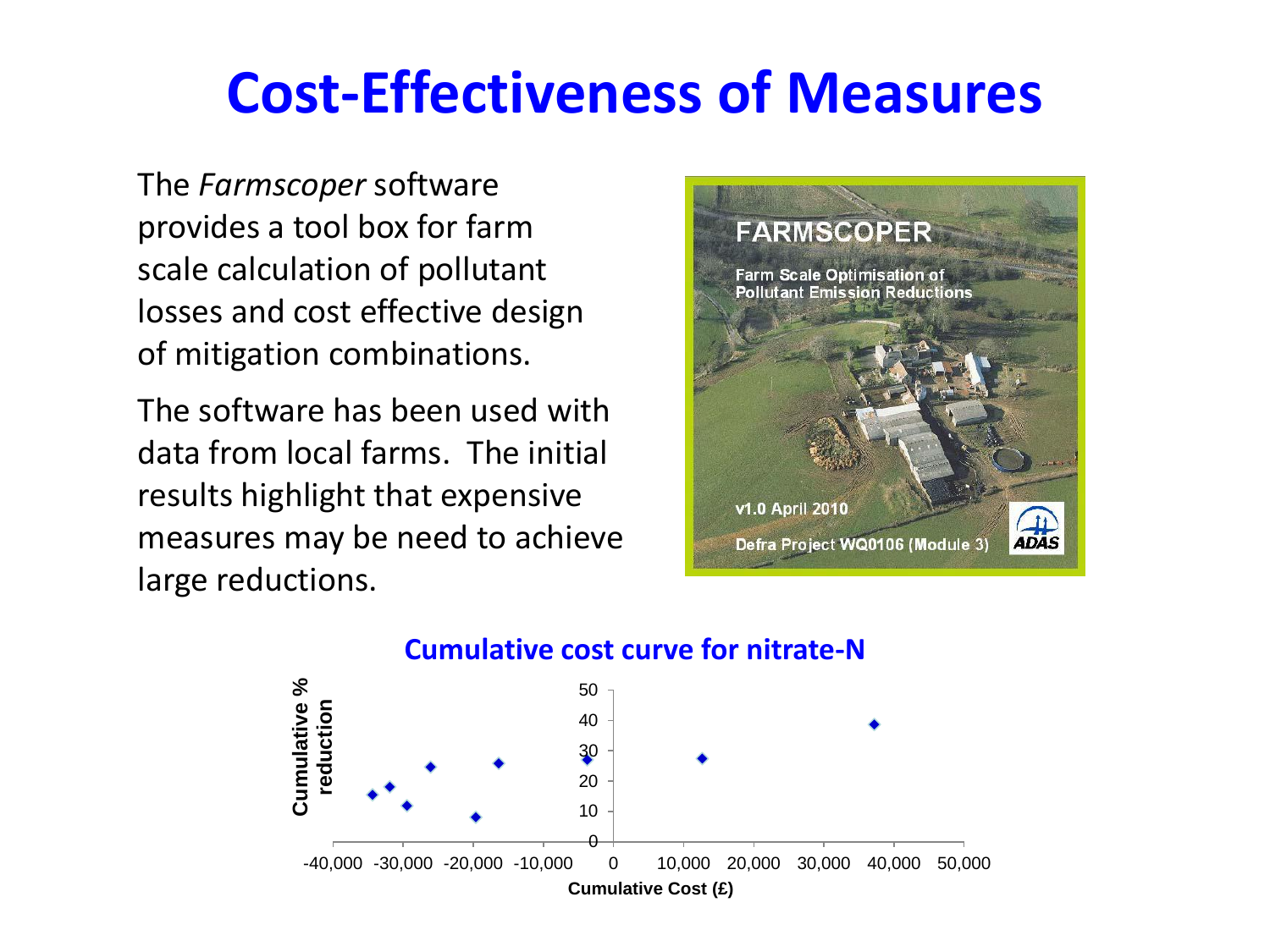## **Mitigation Measures Plan**

#### Andrew Lovett

#### University of East Anglia



www.wensumalliance.org.uk email: a.lovett@uea.ac.uk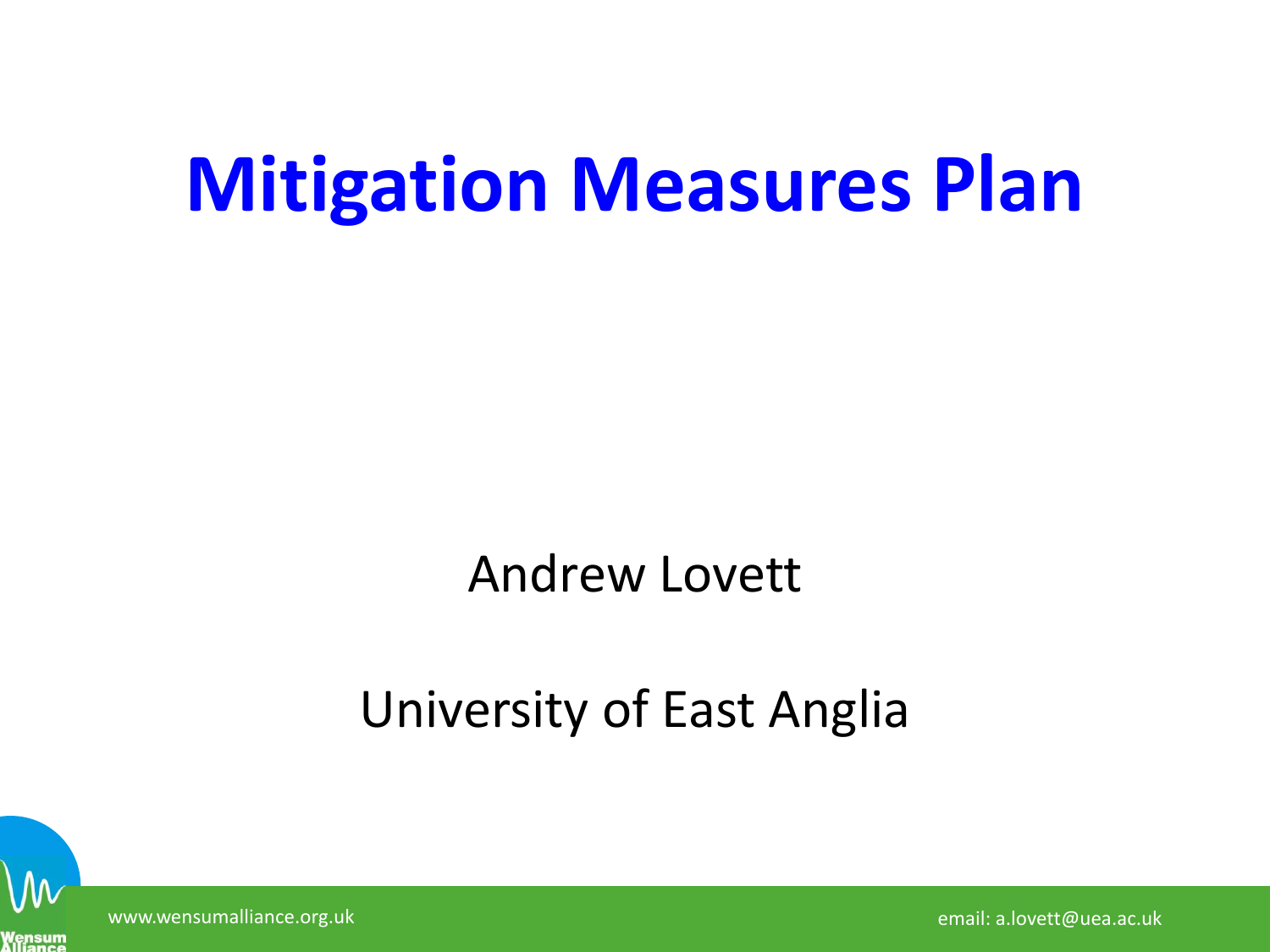### **Types of Mitigation Measures**



Good farming practice can prevent runoff and erosion at source. There are also some ELS options available to help you manage the source of pollution including. undersown spring cereals, management of malze crops to reduce soil erosion and winter cover crops.



If you cannot control the source of a problem, there are a sulte of ELS options available to help you manage the parhways of runoff and erosion including: In field grassed areas, beetle banks, taking field corners out of production and the sensitive management of grassland.

Protect the receptor



There are some ELS options available to helpyou create a barrier to pollution including buffer strips or watercourse fencing. It is important to remember receptor options represent the last line of defence for streams and ditches so always think about how you can tackle problems at source and/or better manage the pathway of any water flow from the field.

Slow pathways through soil management to limit mobilisation

Controlling sources: e.g. nutrient management through precision farming

> Protect receptors with edge-of-field or other land use changes

**Campaign for the Farmed Environment [www.cfeonline.org.uk](http://www.cfeonline.org.uk/)**

www.wensumalliance.org.uk email: a.lovett@uea.ac.uk